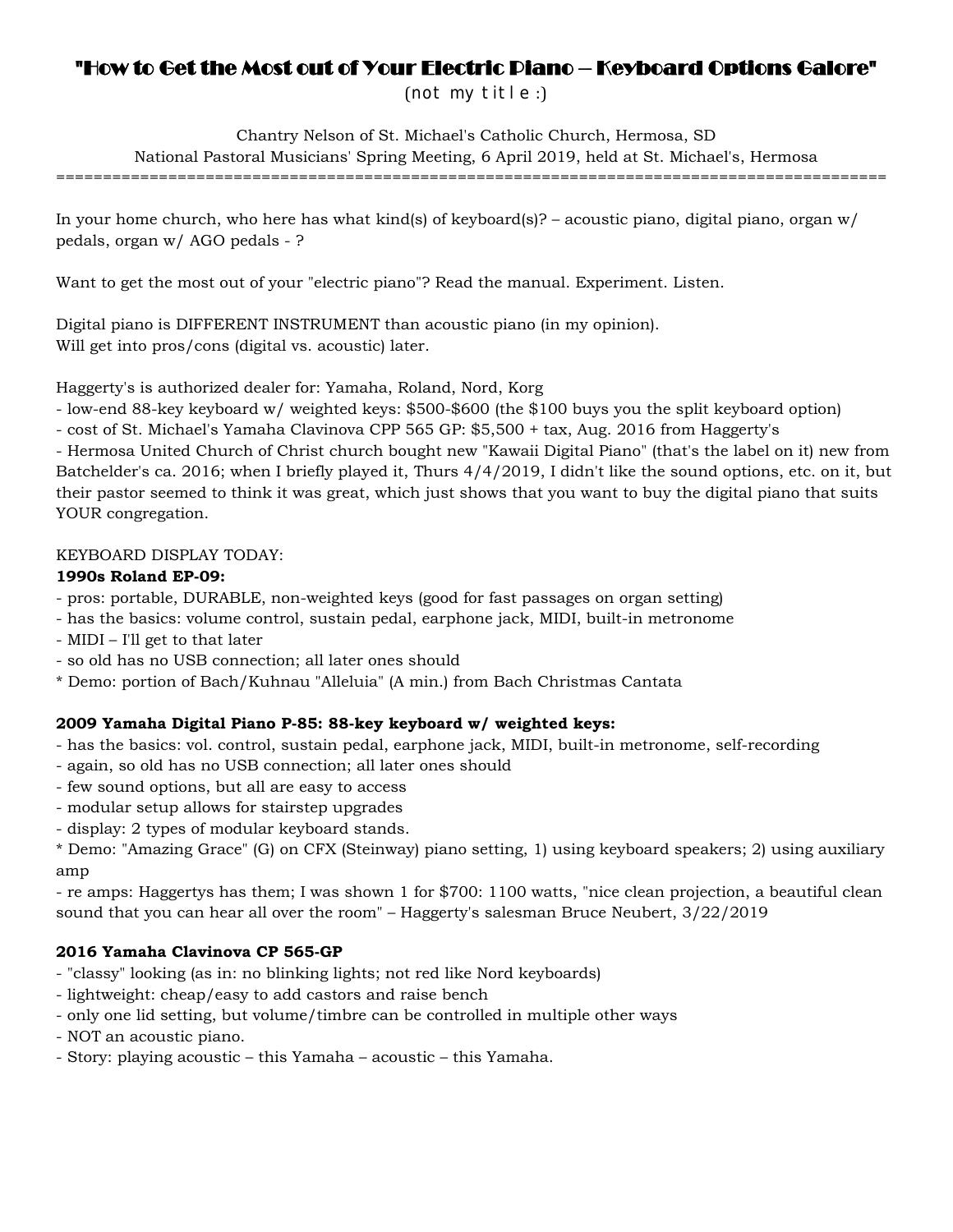## **Pros/Cons of electric pianos**

- sound production differs, but for most churches, bottom line is probably:

electric pianos are MAINTENANCE FREE until they stop working.

- Online searches indicate that yes, you can sometimes get them repaired, esp. by the manufacturer, but sounds expensive/cumbersome/prob. not always available.

\* Demo: "Amazing Grace" (G) on CFX (Steinway) piano setting. Note differences between this sound and that of an acoustic piano.

\* Demo: play low chord, add missing overtones.

\* "Resonance" options: "Chamber," "Cathedral," "Club," etc.

============================================================

## **St. Michael's Yamaha Clavinova**

Heavy on piano/organ/harpsichord settings

- has 8 acoustic piano settings + 7 electric piano settings

- has 5 organ settings: 2 pipe organ, 2 "jazz organ," and one "mellow organ"
- has 2 harpsichord settings

Piano settings:

- touch: light/heavy
- resonance, reverb
- while we're at it: transposition, tuning and pitch bending functions.
- \* Demo, "CFX Grand" setting: "One Bread, One Body" (G)
- value of different piano types:
- \* Demo, "CFX Grand" setting: "Rain Down" (F)
- \* Demo, "Rock Grand" setting: same ("Rock Grand" is brighter, and has more "front" on the attack)

Organ/harpsichord settings:

- \* Organ settings: "Principal Organ"(?) and "Tutti Organ."
- \* Demo: "Principal Organ": Bach/Kuhnau "Alleluia" (A min.)
- snags: weighted keys, single keyboard (we'll talk about "split keyboard" later, but it's a kludgy alternative), only TWO "church" organ sounds, no pedals...
- result: can't hear the bass
- but works for some things
- \* Demo, "Principal Organ" setting: Elgar (D)
- \* Demo, "Principal Organ" setting: Forty Days and Forty Nights (Monk arr., OCP) (D min.)
- \* Demo, "Principal Organ" setting: Forty Days and Forty Nights (attrib. J.S. Bach arr., *We Celebrate* hymnal)
- \* Demo, "Principal Organ" setting: same, with pedal. The "beefalo" solution.
- \* Demo, "Harpsichord 8'" setting: same, sans pedal.
- \* Demo, "Harpsichord 8' + 4'" setting: same.
- \* Demo, "Principal Organ" setting: "At the Lamb's High Feast" (D) (J.S. Bach arr., OCP)
- \* Demo, "Harpsichord 8' + 4'" setting: same.
- \* Demo, "Harpsichord 8" setting: "Amazing Grace" (G)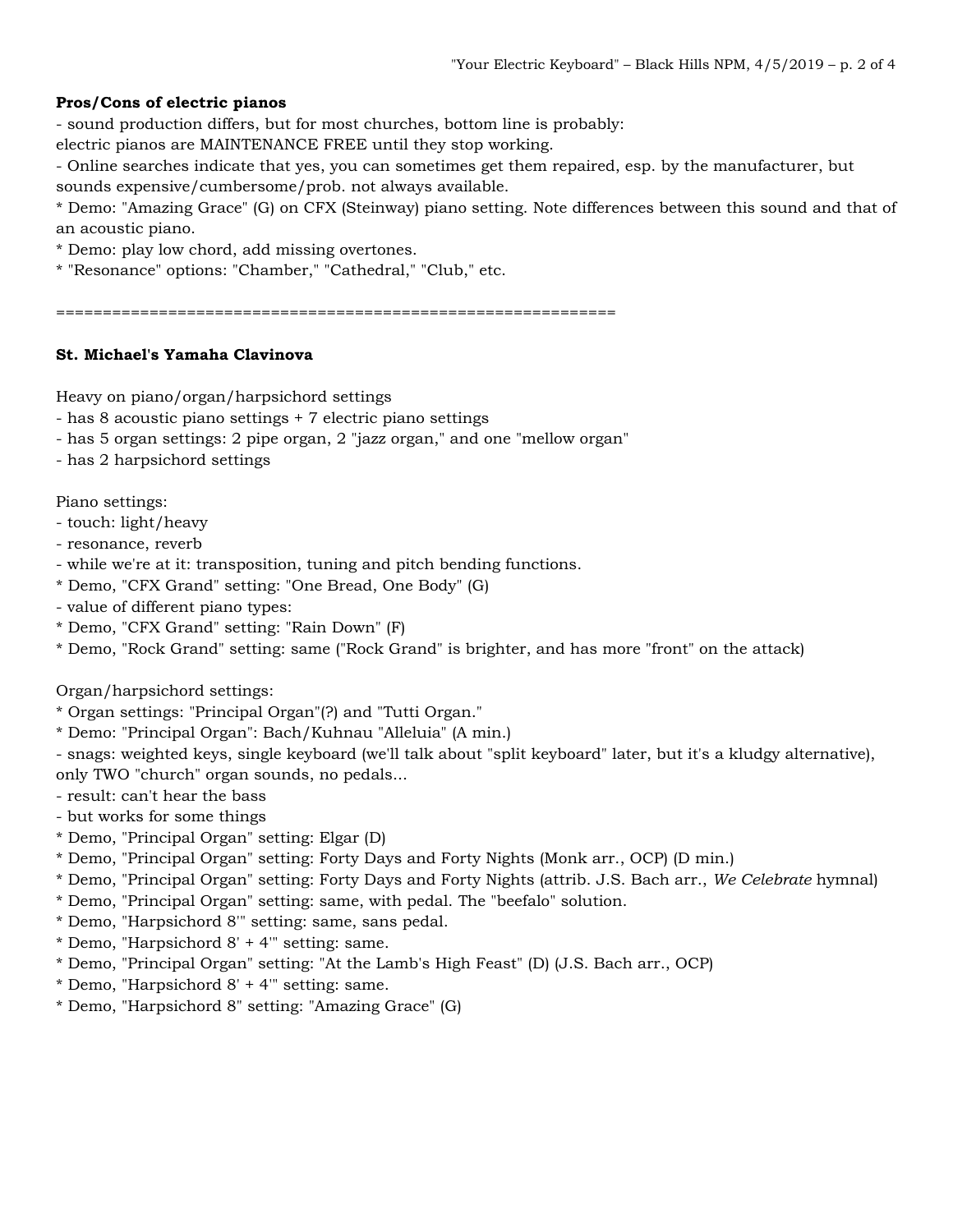Some other "church-possible" settings: vibraphone and nylon guitar

- \* Demo, "Principal Organ": "Bread, Blessed and Broken" (D)
- \* Demo, "CFX Grand": same.
- \* Demo, "Harpsichord 8'": same.
- \* Demo, "Nylon Guitar: same.
- \* Demo, "Vibraphone": same.
- \* Demo, "Vibraphone": "Hail Mary: Gentle Woman" (D)
- \* Demo, "Nylon Guitar": "Amazing Grace" (G)

Yet more settings:

- \* Demo, "PX Bright" or "Tremolo Vintage": "Goodbye Stranger" (Supertramp, sorry) (Ab)
- \* Demo, "Phaser EP": same

### **DUAL/SPLIT KEYBOARD:**

- \* Demo various.
- can pair two sounds over whole keyboard,

OR

- can split two sounds between high/low sections of keyboard (split point can be set between any two keys), OR
- can make 3-way: two sounds on top and 1 sound on bottom (= dual keyboard + split keyboard), BUT
- can't make 3-way with two sounds on BOTTOM and one on top (as with solo melody + mixed backup)
- \* split keyboard Demos: "Amazing Grace" (G)
- "Jazz Organ 1" on top, "Bass + Cymbal" on bottom.
- "Steel Guitar" on top, "Fretless Bass" on bottom.
- Note bass part sounds wrong as, on the keyboard, your hand can't seamlessly reach the widest intervals.
- nature of "Slow Strings" and "Slow Chorus" settings
- need to be paired with another stop (one with a sharper attack/more "front")

#### **MIDI:**

- MIDI = Musical Instrument Digital Interface
- it's what allows you to record yourself from this piano (the "controller") on multiple tracks; each track will play back just as you played it in (same touch, dynamics, etc.)
- with it, you can connect your keyboard to your computer, call up Finale/MakeMusic/other music software program, and "play in" your part. If you practice the technique (so the rhythms print right) it can save you a ton of time.
- with it, you can connect your "controller" keyboard to other keyboards (which you can set to other timbres, creating your own digital ensemble).

#### **RECORDING:**

- can create sound file, play back, sing over, and record that with your phone. I use Hi-Q MP3 Recorder. - can create sound file, then play back on this piano WHILE playing this piano's keyboard. Thus can have piano/organ on top of one another.
- \* Demo: Bach/Kuhnau "Alleluia: it plays, I direct choir. Used in dress rehearsal only.
- could have recorded this at any tempo, in any key, then played back at any different tempo or key.
- but preferred to do 30 takes and actually learn to play it, as I'd have to learn it eventually anyway.